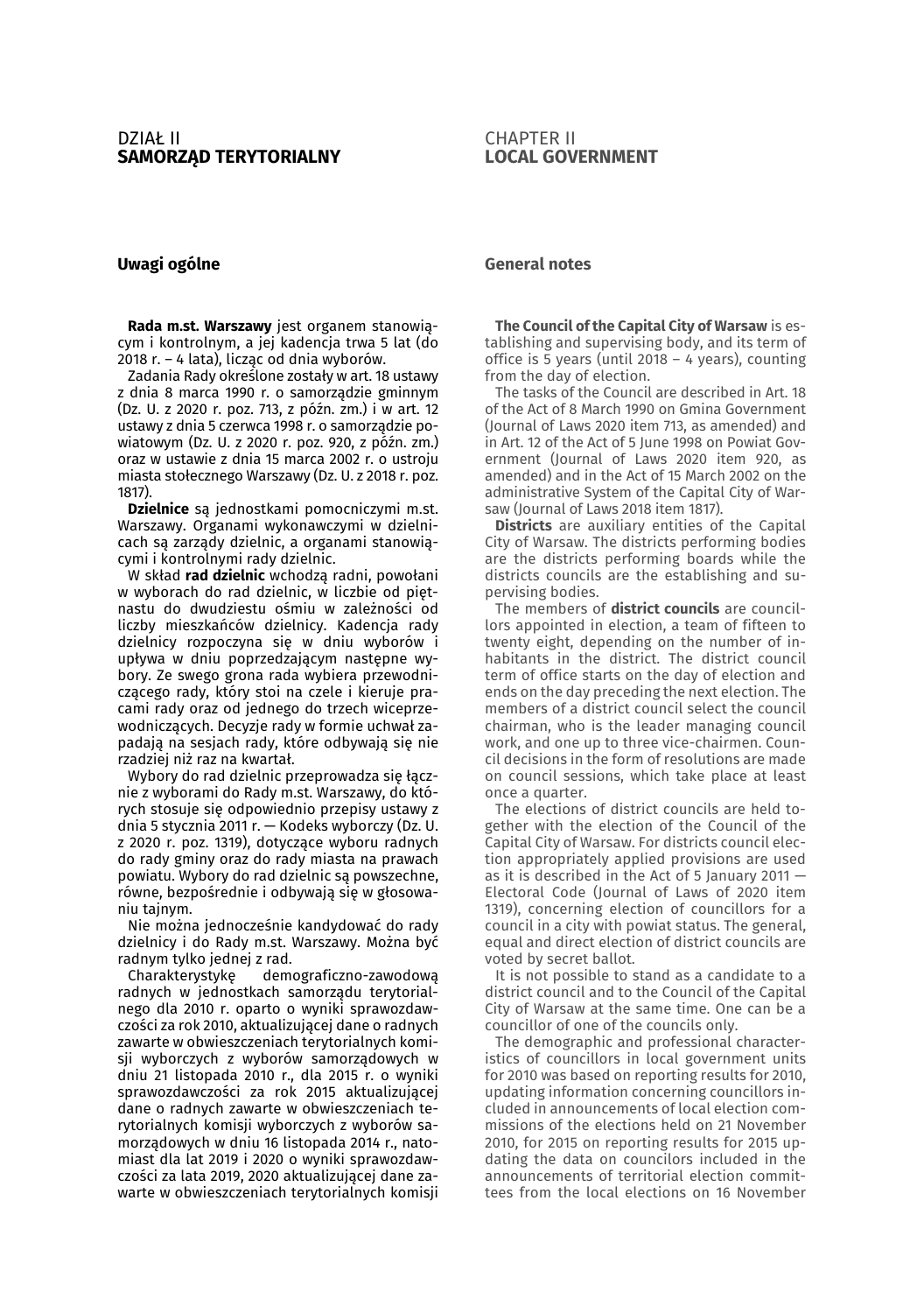wyborczych z wyborów samorządowych w dniu 21 października 2018 r.

Grupowania radnych organów jednostek samorządu terytorialnego według grup zawodów dokonano na podstawie klasyfikacji zawodów i specjalności na potrzeby rynku pracy wprowadzonej rozporządzeniem: Ministra Pracy i Polityki Społecznej z dnia 27 kwietnia 2010 r. (Dz. U. z 2014 r. poz. 760, z późn. zm.) dla 2010 roku oraz z dnia 7 sierpnia 2014 r. (Dz. U. z 2018 r. poz. 227) dla lat 2015—2020.

2014, while for 2019 and 2020 on reporting results for the years 2019 and 2020 updating the data contained in the announcements of the territorial election commissions from the local elections on 21 October 2018.

The grouping of councillors of local government units by occupational groups was made on the basis of the occupations and specializations classification for the needs of the labour market introduced by: the Regulation of the Minister of Labour and Social Policy of 27 April 2010 (Journal of Laws 2014 item 760, as amended) for 2010 and of 7 August 2014 (Journal of Laws 2018 item 227) for the years 2015—2020.

#### TABL. 1 (27). **WYBORY** a **RADNYCH DO ORGANÓW JEDNOSTEK SAMORZĄDU TERYTORIALNEGO**  ELECTIONS<sup>a</sup> OF COUNCILLORS TO ORGANS OF LOCAL GOVERNMENT UNITS

| WYSZCZEGÓLNIENIE                                  |      | Rada m.st. Warszawy<br>Council of the Capital<br>City of Warsaw | Rady dzielnic m.st.<br>Warszawy<br>District councils of the<br>Capital City of Warsaw | <b>SPECIFICATION</b>                                |  |
|---------------------------------------------------|------|-----------------------------------------------------------------|---------------------------------------------------------------------------------------|-----------------------------------------------------|--|
| Liczba mandatów<br>2010                           |      | 60                                                              | 409                                                                                   | Number of mandates                                  |  |
|                                                   | 2014 | 60                                                              | 423                                                                                   |                                                     |  |
|                                                   | 2018 | 60                                                              | 425                                                                                   |                                                     |  |
| Liczba zarejestrowanych<br>kandydatów na radnych: |      |                                                                 |                                                                                       | Number of registered candidates<br>for councillors: |  |
| w liczbach bezwzględ-                             | 2010 | 1037                                                            | 3200                                                                                  | in absolute numbers                                 |  |
| nych                                              | 2014 | 1122                                                            | 4726                                                                                  |                                                     |  |
|                                                   | 2018 | 972                                                             | 3261                                                                                  |                                                     |  |
| na 1 mandat                                       | 2010 | 17,3                                                            | 7,8                                                                                   | per mandate                                         |  |
|                                                   | 2014 | 18,7                                                            | 11,2                                                                                  |                                                     |  |
|                                                   | 2018 | 16,2                                                            | 7,7                                                                                   |                                                     |  |
| Uprawnieni do głosowa-                            | 2010 | 1341,8                                                          | 1339,3                                                                                | Persons entitled to vote in thou-                   |  |
| nia w tysiącach                                   | 2014 | 1338,6                                                          | 1335,7                                                                                | sands                                               |  |
|                                                   | 2018 | 1345,7                                                          | 1343,8                                                                                |                                                     |  |
| Oddane głosy: w tys.                              | 2010 | 647,8                                                           | 647,0                                                                                 | Votes cast: in thousands                            |  |
|                                                   | 2014 | 633,5                                                           | 632,6                                                                                 |                                                     |  |
|                                                   | 2018 | 895,8                                                           | 894,7                                                                                 |                                                     |  |
| w % uprawnionych                                  | 2010 | 48,3                                                            | 48,3                                                                                  | in % of entitled voters                             |  |
|                                                   | 2014 | 47,3                                                            | 47,4                                                                                  |                                                     |  |
|                                                   | 2018 | 66,6                                                            | 66,6                                                                                  |                                                     |  |
| w tym głosy ważne:                                |      |                                                                 |                                                                                       | of which valid votes:                               |  |
| w tysiącach                                       | 2010 | 619,4                                                           | 625,0                                                                                 | in thousands                                        |  |
|                                                   | 2014 | 591,2                                                           | 599,5                                                                                 |                                                     |  |
|                                                   | 2018 | 874,2                                                           | 877,6                                                                                 |                                                     |  |
| w % głosów oddanych                               | 2010 | 95,6                                                            | 96,6                                                                                  | in % of votes cast                                  |  |
|                                                   | 2014 | 93,3                                                            | 94,8                                                                                  |                                                     |  |
|                                                   | 2018 | 97,6                                                            | 98,1                                                                                  |                                                     |  |

a Wybory odbyły się: w 2010 r. — 21 listopada, w 2014 r. — 16 listopada, w 2018 r — 21 października.

Ź r ó d ł o: dane Państwowej Komisji Wyborczej.

a Elections took place: in 2010 — on 21 November, in 2014 — on 16 November, in 2018 — on 21 October.

S o u r c e: data of the National Electoral Commission.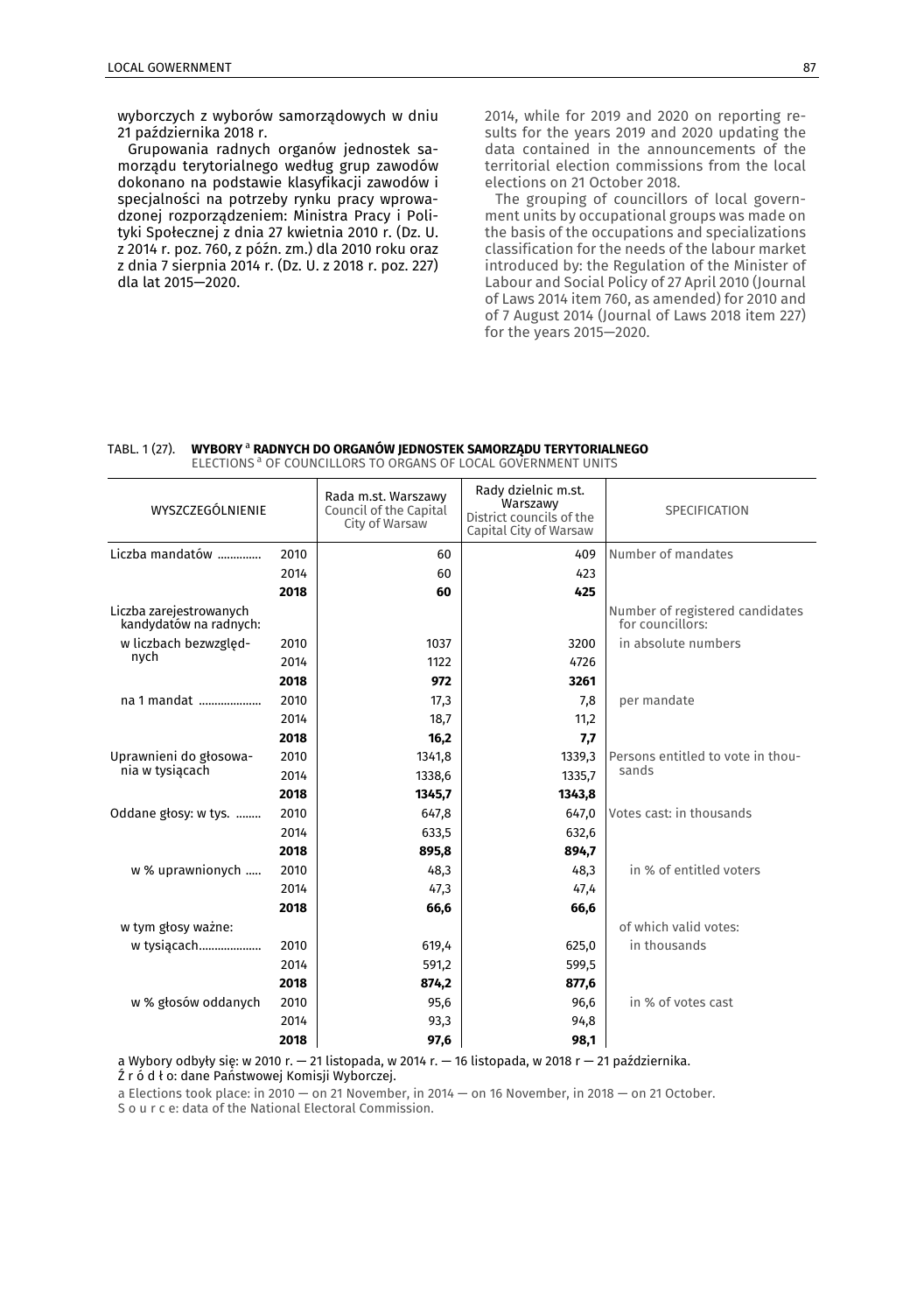### TABL. 2 (28). **RADNI WEDŁUG PŁCI I WIEKU**  Stan w dniu 31 grudnia

COUNCILLORS BY SEX AND AGE As of 31 December

| WYSZCZEGÓLNIENIE                                           |              |                      |                               |                               |                               | SPECIFICATION                                                 |  |
|------------------------------------------------------------|--------------|----------------------|-------------------------------|-------------------------------|-------------------------------|---------------------------------------------------------------|--|
| o — ogółem<br>w - Rada m.st. Warszawy<br>d - rady dzielnic |              | 2010                 | 2015                          | 2019                          | 2020                          | $o$ – total<br>$w$ – Council of the Capital City of<br>Warsaw |  |
|                                                            |              |                      |                               |                               |                               | d - district councils                                         |  |
| OGÓŁEM<br><b>TOTAL</b>                                     |              |                      |                               |                               |                               |                                                               |  |
|                                                            | $\mathbf{o}$ | 464                  | 481                           | 485                           | 485                           | <b>TOTAL</b>                                                  |  |
|                                                            | W            | 60                   | 59                            | 60                            | 60                            |                                                               |  |
|                                                            | d            | 404                  | 422                           | 425                           | 425                           |                                                               |  |
| w wieku:                                                   |              |                      |                               |                               |                               | aged:                                                         |  |
| 24 lata i mniej                                            | o            | 18                   | 10                            | 12                            | 9                             | 24 and less                                                   |  |
|                                                            | W            | 1                    | 1                             | $\overline{\phantom{0}}$      | $\overline{a}$                |                                                               |  |
|                                                            | d            | 17                   | 9                             | 12                            | 9                             |                                                               |  |
|                                                            | o            | 63                   | 45                            | 32                            | 29                            | $25 - 29$                                                     |  |
|                                                            | W            | $\overline{7}$       | 4                             | 4                             | 4                             |                                                               |  |
|                                                            | d            | 56                   | 41                            | 28                            | 25                            |                                                               |  |
|                                                            | o            | 127                  | 139                           | 130                           | 126                           | $30 - 39$                                                     |  |
|                                                            | W            | 18                   | 15                            | 14                            | 13                            |                                                               |  |
|                                                            | d            | 109                  | 124                           | 116                           | 113                           |                                                               |  |
|                                                            | o            | 185                  | 177                           | 216                           | 220                           | $40 - 59$                                                     |  |
|                                                            | W            | 23                   | 26                            | 35                            | 36                            |                                                               |  |
|                                                            | d            | 162                  | 151                           | 181                           | 184                           |                                                               |  |
| 60 lat i więcej                                            | $\circ$      | 71                   | 110                           | 95                            | 101                           | 60 and more                                                   |  |
|                                                            | W            | 11                   | 13                            | $\overline{7}$                | 7                             |                                                               |  |
|                                                            | d            | 60                   | 97                            | 88                            | 94                            |                                                               |  |
|                                                            |              |                      | W TYM KOBIETY                 | OF WHICH FEMALES              |                               |                                                               |  |
|                                                            | o            | 193                  | 199                           | 209                           | 208                           | <b>TOTAL</b>                                                  |  |
|                                                            | W            | 27                   | 28                            | 28                            | 27                            |                                                               |  |
|                                                            | d            | 166                  | 171                           | 181                           | 181                           |                                                               |  |
| w wieku:                                                   |              |                      |                               |                               |                               | aged:                                                         |  |
|                                                            |              |                      |                               |                               |                               |                                                               |  |
| 24 lata i mniej                                            | $\mathsf{o}$ | 4                    | 1<br>$\overline{\phantom{0}}$ | 5<br>$\overline{\phantom{0}}$ | 3<br>$\overline{\phantom{0}}$ | 24 and less                                                   |  |
|                                                            | W<br>d       | 1<br>3               | 1                             | 5                             | 3                             |                                                               |  |
|                                                            |              |                      |                               |                               |                               |                                                               |  |
|                                                            | o            | 20                   | 15                            | $\overline{7}$                | 8                             | $25 - 29$                                                     |  |
|                                                            | W<br>d       | 3<br>17              | 3<br>12                       | 1<br>6                        | 1<br>$\overline{7}$           |                                                               |  |
|                                                            |              |                      |                               |                               |                               |                                                               |  |
|                                                            | o            | 49                   | 47                            | 50                            | 45<br>5                       | $30 - 39$                                                     |  |
|                                                            | W<br>d       | 8<br>41              | 6<br>41                       | 6<br>44                       | 40                            |                                                               |  |
|                                                            |              |                      |                               |                               |                               |                                                               |  |
|                                                            | o            | 84                   | 76                            | 95                            | 96                            | $40 - 59$                                                     |  |
|                                                            | w            | 8                    | 11                            | 17                            | 17                            |                                                               |  |
|                                                            | d            | 76                   | 65                            | 78                            | 79                            |                                                               |  |
| 60 lat i więcej                                            | $\mathsf{o}$ | 36                   | 60                            | 52                            | 56                            | 60 and more                                                   |  |
|                                                            | W<br>d       | $\overline{7}$<br>29 | 8<br>52                       | 4<br>48                       | 4<br>52                       |                                                               |  |
|                                                            |              |                      |                               |                               |                               |                                                               |  |